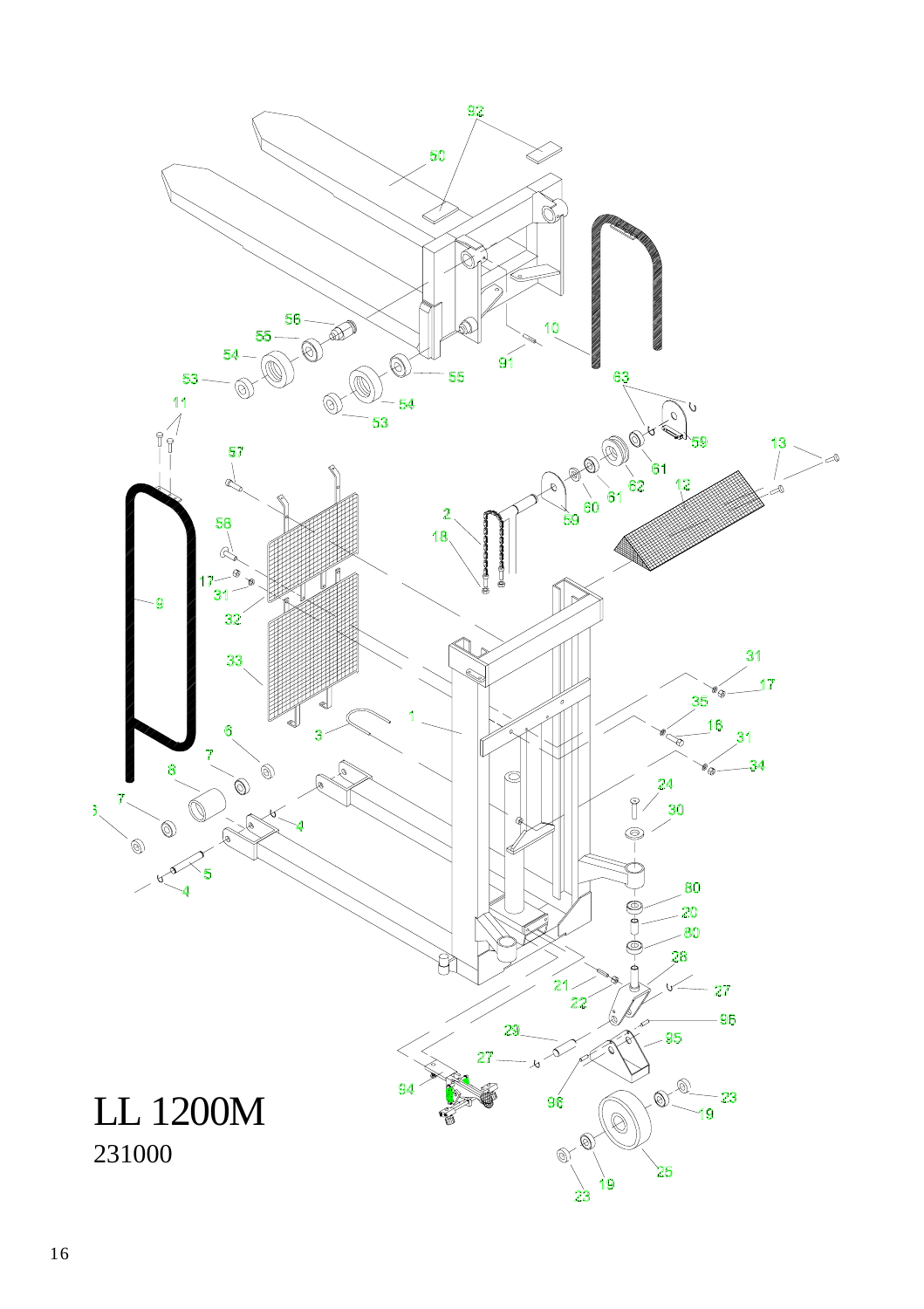|                | <b>Spare Parts List</b>       |                                                                                                  | <b>Logilift 1200M Chassis</b>                                                                            |                                                                                                      | <b>01.06.2001</b>                                                                                                                 |                |
|----------------|-------------------------------|--------------------------------------------------------------------------------------------------|----------------------------------------------------------------------------------------------------------|------------------------------------------------------------------------------------------------------|-----------------------------------------------------------------------------------------------------------------------------------|----------------|
| Pos.           | Part no.                      | <b>Benævnelse</b>                                                                                | Description                                                                                              | Benennung                                                                                            | Désignation                                                                                                                       | Pcs.           |
| 1              | 300609                        | Chassis                                                                                          | Chassis                                                                                                  | Chassis                                                                                              | Chassis                                                                                                                           | 1              |
| 2              | 401240                        | Løftekæde kpl.                                                                                   | Lifting chain cpl.                                                                                       | Hubkette kpl.                                                                                        | Chaîne de leveage, complète                                                                                                       | 2              |
| 3              | 401924                        | Spændebøjle                                                                                      | Clamp                                                                                                    | Spannbügel                                                                                           | Etrier de serrage                                                                                                                 | $\mathbf{1}$   |
| $\overline{4}$ | 933200                        | Låsering                                                                                         | Locking ring                                                                                             | Schließring                                                                                          | Circlip                                                                                                                           | $\overline{4}$ |
| 5              | 401932                        | Hjulaksel                                                                                        | Wheel axle                                                                                               | Radachse                                                                                             | Axe de galet                                                                                                                      | $\overline{c}$ |
| 6              | 400159                        | Afstandsrør                                                                                      | Spacer pipe                                                                                              | Abstandrohr                                                                                          | Tube entretoise                                                                                                                   | $\overline{4}$ |
| 7              | 946243                        | Kugleleje                                                                                        | <b>Ball bearing</b>                                                                                      | Kugellager                                                                                           | Roulement à billes                                                                                                                | $\overline{4}$ |
| 8              | 300061L<br>300063L<br>300062L | Gaffelhjul, polyurethan m/<br>lejer<br>Gaffelhjul, nylonm/lejer<br>Gaffelhjul, vulkollan m/lejer | Fork wheel, polyurethan<br>w/bearings<br>Fork wheel, nylon w/<br>bearings<br>Fork wheel, vulk.w/bearings | Gabelrolle, polyurethan<br>m/Lager<br>Gabelrolle, Nylon<br>m/Lager<br>Gabelrolle, vulkollan m/ lager | Galet de fourche, polyuréthane<br>a/roulements<br>Galet de fourche, nylon a/roulements<br>Galet de fourche, vulk.<br>a/roulements | $\overline{c}$ |
| 9              | 401153V                       | Rørbøjle, venstre                                                                                | Pipe strap, left                                                                                         | Rohrbügel, links                                                                                     | Etrier de tube, gauche                                                                                                            | $\mathbf{1}$   |
| 10             | 401153H                       | Rørbøjle, højre                                                                                  | Pipe strap, right                                                                                        | Rohrbügel, rechts                                                                                    | Etrier de tube, droite                                                                                                            | $\mathbf{1}$   |
| 11             | 919816                        | Skrue                                                                                            | Screw                                                                                                    | Schraube                                                                                             | Vis                                                                                                                               | 4              |
| 12             | 401241                        | Topdæksel                                                                                        | Plastic top cap                                                                                          | Kunststoffschirm                                                                                     | Couvercle de sommet                                                                                                               | $\mathbf{1}$   |
| 13             | 919610                        | Skrue                                                                                            | Screw                                                                                                    | Schraube                                                                                             | Vis                                                                                                                               | 2              |
| 16             | 915830                        | Sætskrue                                                                                         | Screw                                                                                                    | Schraube                                                                                             | Vis                                                                                                                               | 2              |
| 17             | 921080                        | Sikringsmøtrik                                                                                   | Lock nut                                                                                                 | Gegenmutter                                                                                          | Ecrou de verrouillage                                                                                                             | 4              |
| 18             | 921120                        | Sikringsmøtrik                                                                                   | Lock nut                                                                                                 | Gegenmutter                                                                                          | Ecrou de verrouillage                                                                                                             | $\overline{4}$ |
| 19             | 946253                        | Kugleleje                                                                                        | <b>Ball</b> bearing                                                                                      | Kugellager                                                                                           | Roulement à billes                                                                                                                | 4              |
| 20             | 400647                        | Afstandsrør                                                                                      | Spacer pipe                                                                                              | Abstandrohr                                                                                          | Tube entretoise                                                                                                                   | 2              |
| 21             | 910030                        | Pinolskrue                                                                                       | Pointed screw                                                                                            | Reitstockschraube                                                                                    | Vis pivot                                                                                                                         | $\overline{c}$ |
| 22             | 922100                        | Møtrik                                                                                           | Nut                                                                                                      | Mutter                                                                                               | Ecrou                                                                                                                             | 2              |
| 23             | 400618                        | Afstandsrør                                                                                      | Spacer pipe                                                                                              | Abstandrohr                                                                                          | Tube entretoise                                                                                                                   | $\overline{4}$ |
| 24             | 911120                        | Skrue                                                                                            | Screw                                                                                                    | Screw                                                                                                | Vis                                                                                                                               | $\overline{c}$ |
| 25             | 300060L<br>300064L            | Styrehjul, polyurethan<br>m/lejer<br>Styrehjul, nylon m/lejer                                    | Steering wheel, polyurethan<br>w/bearings<br>Steering wheel, nylon<br>w/bearings                         | Lenkrolle, polyurethan m/<br>Lager<br>Lenkrolle, nylon<br>m/Lager                                    | Roue directrice, polyuréthane a/<br>roulements<br>Roue directrice, nylon<br>v/roulements                                          | 2              |
| 27             | 933250                        | Läsering                                                                                         | Locking ring                                                                                             | Schließring                                                                                          | Circlip                                                                                                                           | $\overline{4}$ |
| 28             | 400615                        | Hjulgaffel                                                                                       | Wheel fork                                                                                               | Radgabel                                                                                             | Etrier de galet                                                                                                                   | 2              |
| 29             | 401484                        | Hjulaksel                                                                                        | Wheel fork                                                                                               | Radachse                                                                                             | Axe de galet                                                                                                                      | 2              |
| 30             | 400624                        | Afdækningsskive                                                                                  | Cover disk                                                                                               | Abdecksscheibe                                                                                       | Rondelle couvre-joint                                                                                                             | $\overline{c}$ |
| 31             | 924080                        | Jernskive                                                                                        | Washer                                                                                                   | Scheibe                                                                                              | Rondelle                                                                                                                          | 6              |
| 32             | 401236                        | Øvre gitter                                                                                      | Upper wire guard                                                                                         | Obere Schutzgitter                                                                                   | Grille supérieure                                                                                                                 | 1              |
| 33             | 401235                        | Nedre gitter                                                                                     | Lower wire guard                                                                                         | Untere Schutzgitter                                                                                  | Grille inférieure                                                                                                                 | $\mathbf{1}$   |
| 34             | 920080                        | Topmøtrik                                                                                        | Top nut                                                                                                  | Hubmutter                                                                                            | Ecrou de sommet                                                                                                                   | 2              |
| 35             | 924085                        | Skive                                                                                            | Washer                                                                                                   | Scheibe                                                                                              | Rondelle                                                                                                                          | 2              |
| 50             | 305058-4                      | Gaffelkonsol                                                                                     | Fork bracket                                                                                             | Gabelträger                                                                                          | Console de fourche                                                                                                                | $\mathbf{1}$   |
| 53             | 400173                        | Nylonrulle                                                                                       | Nylon roll                                                                                               | Nylonrolle                                                                                           | Rouleau en nylon                                                                                                                  | 4              |
| 54             | 401936                        | Mastrulle                                                                                        | Mast roll                                                                                                | Mastrolle                                                                                            | Rouleau de mât                                                                                                                    | $\overline{4}$ |
| 55             | 946273                        | Kugleleje                                                                                        | <b>Ball bearing</b>                                                                                      | Kugellager                                                                                           | Roulement à billes                                                                                                                | $\overline{4}$ |
| 56             | 402826                        | Excentrisk rulle                                                                                 | Eccentric roll                                                                                           | Exzentrischer Zapfen                                                                                 | Goupille excentrique                                                                                                              | 2              |
| 57             | 919610                        | Skrue                                                                                            | Screw                                                                                                    | Schraube                                                                                             | Vis                                                                                                                               | 2              |
| 58             | 911825                        | Skrue                                                                                            | Screw                                                                                                    | Schraube                                                                                             | Vis                                                                                                                               | 2              |
| 59             | 402263                        | Beskyttelses skærm                                                                               | Cover for chain roller                                                                                   | Schirm für kettenrolle                                                                               | Ecran protecteur                                                                                                                  | $\overline{4}$ |
| 60             | 926250                        | Stålskive                                                                                        | Washer                                                                                                   | Schirm                                                                                               | Rondelle                                                                                                                          | $\overline{c}$ |
| 61             | 946053                        | Kugleleje                                                                                        | <b>Ball bearing</b>                                                                                      | Kugellager                                                                                           | Roulement à billes                                                                                                                | 4              |
| 62             | 402325                        | Kæderulle                                                                                        | Chain roll                                                                                               | Kettenrolle                                                                                          | Rouleau de chaîne                                                                                                                 | 2              |
| 63             | 933250                        | Låsering                                                                                         | Locking ring                                                                                             | Schließring                                                                                          | Circlip                                                                                                                           | 4              |
| 80             | 946253                        | Kugleleje                                                                                        | Ball bearing                                                                                             | Kugellager                                                                                           | Roulement à billes                                                                                                                | $\overline{4}$ |
| 91             | 910012                        | Pinolskrue                                                                                       | Pointed screw                                                                                            | Reitstockschraube                                                                                    | Vis pivot                                                                                                                         | $\overline{4}$ |
| 92             | 993150                        | Dupsko                                                                                           | Plastic cover                                                                                            | Plastik deckel                                                                                       | Embout tampon                                                                                                                     | 2              |
| 94             | 160030                        | Bremse                                                                                           | Brake                                                                                                    | Bremse                                                                                               | Frein                                                                                                                             | $\mathbf{1}$   |
| 95             | 402763                        | Fodbeskytter                                                                                     | Foot protector                                                                                           | Fußschutz                                                                                            | Protection du pied                                                                                                                | $\mathbf{1}$   |
| 96             | 919811                        | Skrue                                                                                            | Screw                                                                                                    | Schraube                                                                                             | Vis                                                                                                                               | 4              |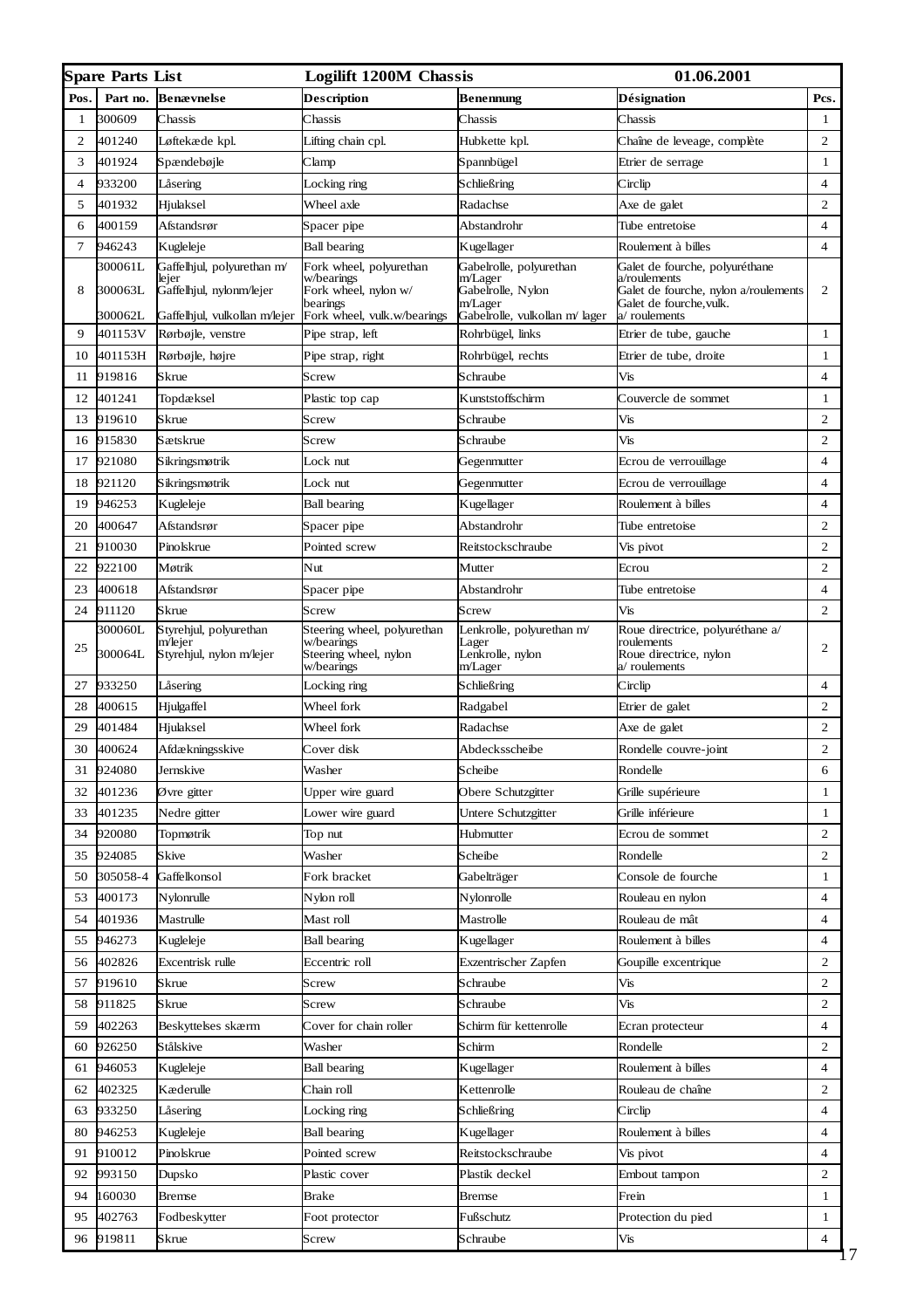## LL 1200MS Chassis



 $1/2$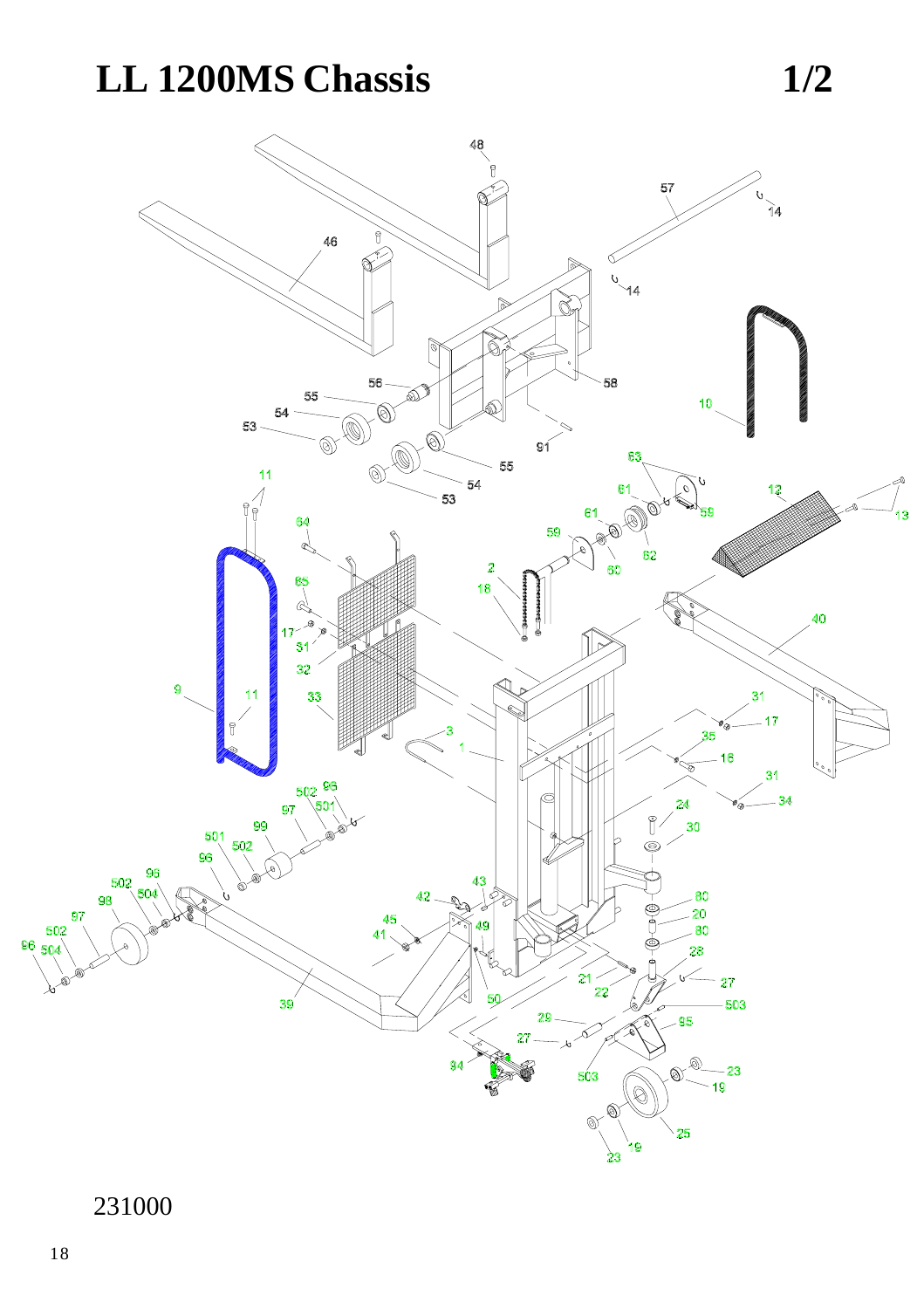| <b>Spare Parts List</b> |                                                                           |                                                                                                                                                                                                                                                                                                                        | <b>Logilift 1200MS Chassis</b>                                                                                                                                                                                                                           | 01.06.2001                                                                                                                                                                                                                                         |                                                                                                                                                                                                                                                                                              |                         |
|-------------------------|---------------------------------------------------------------------------|------------------------------------------------------------------------------------------------------------------------------------------------------------------------------------------------------------------------------------------------------------------------------------------------------------------------|----------------------------------------------------------------------------------------------------------------------------------------------------------------------------------------------------------------------------------------------------------|----------------------------------------------------------------------------------------------------------------------------------------------------------------------------------------------------------------------------------------------------|----------------------------------------------------------------------------------------------------------------------------------------------------------------------------------------------------------------------------------------------------------------------------------------------|-------------------------|
| Pos.                    | Part no.                                                                  | <b>Benævnelse</b>                                                                                                                                                                                                                                                                                                      | <b>Description</b>                                                                                                                                                                                                                                       | <b>Benennung</b>                                                                                                                                                                                                                                   | <b>Désignation</b>                                                                                                                                                                                                                                                                           | Pcs.                    |
| 1                       | 300607                                                                    | Chassis                                                                                                                                                                                                                                                                                                                | Chassis                                                                                                                                                                                                                                                  | Chassis                                                                                                                                                                                                                                            | Chassis                                                                                                                                                                                                                                                                                      | 1                       |
| $\overline{c}$          | 401240                                                                    | Løftekæde kpl.                                                                                                                                                                                                                                                                                                         | Lifting chain cpl.                                                                                                                                                                                                                                       | Hubkette cpl.                                                                                                                                                                                                                                      | Chaîne de leveage, cpl.                                                                                                                                                                                                                                                                      | $\overline{c}$          |
| 3                       | 401924                                                                    | Spændebøjle                                                                                                                                                                                                                                                                                                            | Clamp                                                                                                                                                                                                                                                    | Spannbügel                                                                                                                                                                                                                                         | Etrier de serrage                                                                                                                                                                                                                                                                            | $\mathbf{1}$            |
| 9                       | 401849V                                                                   | Rørbøjle, venstre                                                                                                                                                                                                                                                                                                      | Pipe strap, left                                                                                                                                                                                                                                         | Rohrbügel, links                                                                                                                                                                                                                                   | Etrier de tube, gauche                                                                                                                                                                                                                                                                       | $\mathbf{1}$            |
| 10                      | 401849H                                                                   | Rørbøjle, højre                                                                                                                                                                                                                                                                                                        | Pipe strap, right                                                                                                                                                                                                                                        | Rohrbügel, rechts                                                                                                                                                                                                                                  | Etrier de tube, droite                                                                                                                                                                                                                                                                       | $\mathbf{1}$            |
| 11                      | 919816                                                                    | Skrue                                                                                                                                                                                                                                                                                                                  | Screw                                                                                                                                                                                                                                                    | Schraube                                                                                                                                                                                                                                           | Vis                                                                                                                                                                                                                                                                                          | 6                       |
| 12                      | 401241                                                                    | Plast topdæksel                                                                                                                                                                                                                                                                                                        | Plastic top cap                                                                                                                                                                                                                                          | Kunststoffschirm                                                                                                                                                                                                                                   | Couvercle du sommet                                                                                                                                                                                                                                                                          | $\mathbf{1}$            |
| 13                      | 919610                                                                    | Skrue                                                                                                                                                                                                                                                                                                                  | Screw                                                                                                                                                                                                                                                    | Schraube                                                                                                                                                                                                                                           | Vis                                                                                                                                                                                                                                                                                          | $\overline{c}$          |
| 14                      | 933300                                                                    | Låsering                                                                                                                                                                                                                                                                                                               | Locking ring                                                                                                                                                                                                                                             | Schließring                                                                                                                                                                                                                                        | Circlip                                                                                                                                                                                                                                                                                      | $\overline{c}$          |
| 16                      | 915830                                                                    | Sætskrue                                                                                                                                                                                                                                                                                                               | Screw                                                                                                                                                                                                                                                    | Schraube                                                                                                                                                                                                                                           | Vis de blocage                                                                                                                                                                                                                                                                               | $\overline{c}$          |
| 17                      | 921080                                                                    | Sikringsmøtrik                                                                                                                                                                                                                                                                                                         | Lock nut                                                                                                                                                                                                                                                 | Gegenmutter                                                                                                                                                                                                                                        | Ecrou du sommet                                                                                                                                                                                                                                                                              | 6                       |
| 18                      | 921120                                                                    | Sikringsmøtrik                                                                                                                                                                                                                                                                                                         | Lock nut                                                                                                                                                                                                                                                 | Gegenmutter                                                                                                                                                                                                                                        | Ecrou de verrouillage                                                                                                                                                                                                                                                                        | $\overline{\mathbf{4}}$ |
| 19                      | 946253                                                                    | Kugleleje                                                                                                                                                                                                                                                                                                              | <b>Ball</b> bearing                                                                                                                                                                                                                                      | Kugellager                                                                                                                                                                                                                                         | Roulement à billes pour                                                                                                                                                                                                                                                                      | $\overline{4}$          |
| 20                      | 400647                                                                    | Afstandsrør                                                                                                                                                                                                                                                                                                            | Spacer pipe                                                                                                                                                                                                                                              | Abstandrohr                                                                                                                                                                                                                                        | Tube entretoise                                                                                                                                                                                                                                                                              | $\overline{c}$          |
| 21                      | 910030                                                                    | Pinolskrue                                                                                                                                                                                                                                                                                                             | Pointed screw                                                                                                                                                                                                                                            | Reitstockschraube                                                                                                                                                                                                                                  | Vis pointue                                                                                                                                                                                                                                                                                  | $\overline{2}$          |
| 22                      | 922100                                                                    | Møtrik                                                                                                                                                                                                                                                                                                                 | Nut                                                                                                                                                                                                                                                      | Mutter                                                                                                                                                                                                                                             | Ecrou                                                                                                                                                                                                                                                                                        | $\overline{c}$          |
| 23                      | 400618                                                                    | Afstandsrør                                                                                                                                                                                                                                                                                                            | Spacer pipe                                                                                                                                                                                                                                              | Abstandrohr                                                                                                                                                                                                                                        | Tube entretoise                                                                                                                                                                                                                                                                              | $\overline{4}$          |
| 24                      | 911120                                                                    | Skrue                                                                                                                                                                                                                                                                                                                  | Screw                                                                                                                                                                                                                                                    | Schraube                                                                                                                                                                                                                                           | Vis                                                                                                                                                                                                                                                                                          | $\overline{c}$          |
|                         | 300046L                                                                   | Styrehjul, nylon m/ lejer                                                                                                                                                                                                                                                                                              | Steering wheel, nylon w/                                                                                                                                                                                                                                 | Lenkrolle, Nylon m/                                                                                                                                                                                                                                | Roue directrice, nylon                                                                                                                                                                                                                                                                       |                         |
| 25                      |                                                                           | 300048L Styrehjul, polyurethan m/<br>lejer                                                                                                                                                                                                                                                                             | bearings<br>Steering wheel, polyurethane<br>w/ bearings                                                                                                                                                                                                  | Lager<br>Lenkrolle, Polyurethane<br>$m$ Lager                                                                                                                                                                                                      | $a$ roulements<br>Roue directrice, polyuréthane<br>a/roulements                                                                                                                                                                                                                              | 2                       |
| 27                      | 933250                                                                    | Låsering                                                                                                                                                                                                                                                                                                               | Locking ring                                                                                                                                                                                                                                             | Schließring                                                                                                                                                                                                                                        | Circlip                                                                                                                                                                                                                                                                                      | $\overline{4}$          |
| 28                      | 400615                                                                    | Hjulgaffel                                                                                                                                                                                                                                                                                                             | Wheel fork                                                                                                                                                                                                                                               | Radgabel                                                                                                                                                                                                                                           | Etrier de galet                                                                                                                                                                                                                                                                              | $\overline{c}$          |
| 29                      | 401484                                                                    | Hjulaksel                                                                                                                                                                                                                                                                                                              | Wheel axle                                                                                                                                                                                                                                               | Radachse                                                                                                                                                                                                                                           | Axe de galet                                                                                                                                                                                                                                                                                 | $\overline{c}$          |
| 30                      | 400624                                                                    | Afdækningsskive                                                                                                                                                                                                                                                                                                        | Cover disk                                                                                                                                                                                                                                               | Abdecksscheibe                                                                                                                                                                                                                                     | Rondelle couvre-joint                                                                                                                                                                                                                                                                        | $\overline{c}$          |
| 31                      | 924080                                                                    | Jernskive                                                                                                                                                                                                                                                                                                              | Washer                                                                                                                                                                                                                                                   | Scheibe                                                                                                                                                                                                                                            | Rondelle en fer                                                                                                                                                                                                                                                                              | 6                       |
| 32                      | 401236                                                                    | Øvre gitter                                                                                                                                                                                                                                                                                                            | Upper wire guard                                                                                                                                                                                                                                         | Obere Schutzgitter                                                                                                                                                                                                                                 | Grille supérieure                                                                                                                                                                                                                                                                            | $\mathbf{1}$            |
| 33                      | 401235                                                                    | Nedre gitter                                                                                                                                                                                                                                                                                                           | Lower wire guard                                                                                                                                                                                                                                         | Untere Schutzgitter                                                                                                                                                                                                                                | Grille inférieure                                                                                                                                                                                                                                                                            | $\mathbf{1}$            |
| 34                      | 920080                                                                    | Topmøtrik                                                                                                                                                                                                                                                                                                              | Top nut                                                                                                                                                                                                                                                  | Hubmutter                                                                                                                                                                                                                                          | Ecrou de sommet                                                                                                                                                                                                                                                                              | $\overline{c}$          |
| 35                      | 924085                                                                    | Skive                                                                                                                                                                                                                                                                                                                  | Washer                                                                                                                                                                                                                                                   | Scheibe                                                                                                                                                                                                                                            | Rondelle                                                                                                                                                                                                                                                                                     | $\overline{2}$          |
| 39                      | 300868V<br>300915V<br>300921V<br>300870V<br>300871V<br>300872V<br>300873V | Ben t. skrævestel, venstre 850<br>Ben t. skrævestel, venstre 915<br>Ben t. skrævestel, venstre 1016<br>300869V Ben t. skrævestel, venstre 1067<br>Ben t. skrævestel, venstre 1118<br>Ben t. skrævestel, venstre 1168<br>Ben t. skrævestel, venstre 1220<br>Ben t. skrævestel, venstre 1250                             | Leg f. straddle chass. L850<br>Leg f. straddle chass. L915<br>Leg f. straddle chass. L1016<br>Leg f. straddle chass. L1067<br>Leg f. straddle chass.L1118<br>Leg f. straddle chass. L1168<br>Leg f. straddle chass. L1220<br>Leg f. straddle chassL1250  | Bein f. spreizgestell L850<br>Bein f. spreizgestell L915<br>Bein f. spreizgestell L1016<br>Bein f. spreizgestell L1067<br>Bein f. spreizgestell L1118<br>Bein f. spreizgestell L1168<br>Bein f. spreizgestell L1220<br>Bein f. spreizgestell L1250 | Jambe de bngeron encadrant G850<br>Jambe de bngeron encadrant G915<br>Jambe de bngeron encadrant G1016<br>Jambe de bngeron encadrant G1067<br>Jambe de bngeron encadrant G1118<br>Jambe de bngeron encadrant G1168<br>Jambe de bngeron encadrant G1220<br>Jambe de bngeron encadrant G1250   | 1                       |
| 40                      | 300868H<br>300873H                                                        | Ben t. skrævestel, højre 850<br>300915H   Ben t. skrævestel, højre 915<br>300921H Ben t. skrævestel, højre 1016<br>300869H Ben t. skrævestel, højre 1067<br>300870H Ben t. skrævestel, højre 1118<br>300871H Ben t. skrævestel, højre 1168<br>300872H   Ben t. skrævestel, højre 1220<br>Ben t. skrævestel, højre 1250 | Leg f. straddle chass. R850<br>Leg f. straddle chassR915<br>Leg f. straddle chass. R1016<br>Leg f. straddle chass. R1067<br>Leg f. straddle chass. R1118<br>Leg f. straddle chass. R1168<br>Leg f. straddle chass. R1220<br>Leg f. straddle chass. R1250 | Bein f. spreizgestell R850<br>Bein f. spreizgestell R915<br>Bein f. spreizgestell R1016<br>Bein f. spreizgestell R1067<br>Bein f. spreizgestell R1118<br>Bein f. spreizgestell R1168<br>Bein f. spreizgestell R1220<br>Bein f. spreizgestell R1250 | Jambe de bngeron encadrant D850<br>Jambe de bngeron encadrant D915<br>Jambe de bngeron encadrant D1016<br>Jambe de brigeron encadrant D1067<br>Jambe de briggron encadrant D1118<br>Jambe de bngeron encadrant D1168<br>Jambe de bngeron encadrant D1220<br>Jambe de bngeron encadrant D1250 | $\mathbf{1}$            |
| 41                      | 921161                                                                    | Låsemøtrik                                                                                                                                                                                                                                                                                                             | Lock nut                                                                                                                                                                                                                                                 | Gegenmutter                                                                                                                                                                                                                                        | Ecrou de verrouillage                                                                                                                                                                                                                                                                        | 8                       |
| 42                      | 401999                                                                    | Beslag f. rørbøjle                                                                                                                                                                                                                                                                                                     | Fittings f. pipe strap                                                                                                                                                                                                                                   | Beschlag f. Rohrbügel                                                                                                                                                                                                                              | Ferrure pour étrier                                                                                                                                                                                                                                                                          | $\overline{2}$          |
| 43                      | 932120                                                                    | Stålstift                                                                                                                                                                                                                                                                                                              | Pin                                                                                                                                                                                                                                                      | Stift                                                                                                                                                                                                                                              | Goupille en acier                                                                                                                                                                                                                                                                            | $\overline{c}$          |
| 45                      | 924016                                                                    | Jernskive                                                                                                                                                                                                                                                                                                              | Washer                                                                                                                                                                                                                                                   | Scheibe                                                                                                                                                                                                                                            | Rondelle en fer                                                                                                                                                                                                                                                                              | 8                       |
| 46                      | 402463                                                                    | Massiv gaffel 1067                                                                                                                                                                                                                                                                                                     | Solid fork 1067                                                                                                                                                                                                                                          | Massive Gabel 1067                                                                                                                                                                                                                                 | Fourche massif 1067                                                                                                                                                                                                                                                                          | $\overline{c}$          |
|                         | 402391                                                                    | Massiv gaffel 1150                                                                                                                                                                                                                                                                                                     | Solid fork 1150                                                                                                                                                                                                                                          | Massive Gabel 1150                                                                                                                                                                                                                                 | Fourche massif 1150                                                                                                                                                                                                                                                                          |                         |
| 48                      | 915220                                                                    | Sætskrue                                                                                                                                                                                                                                                                                                               | Screw                                                                                                                                                                                                                                                    | Schraube                                                                                                                                                                                                                                           | Vis de blocage                                                                                                                                                                                                                                                                               | $\overline{c}$          |
| 49                      | 910830                                                                    | Pinolskrue                                                                                                                                                                                                                                                                                                             | Pointed screw                                                                                                                                                                                                                                            | Reitstockschraube                                                                                                                                                                                                                                  | Vis pivot                                                                                                                                                                                                                                                                                    | $\overline{c}$          |
| 50                      | 922080                                                                    | Møtrik                                                                                                                                                                                                                                                                                                                 | Nut                                                                                                                                                                                                                                                      | Mutter                                                                                                                                                                                                                                             | Ecrou                                                                                                                                                                                                                                                                                        | $\overline{2}$          |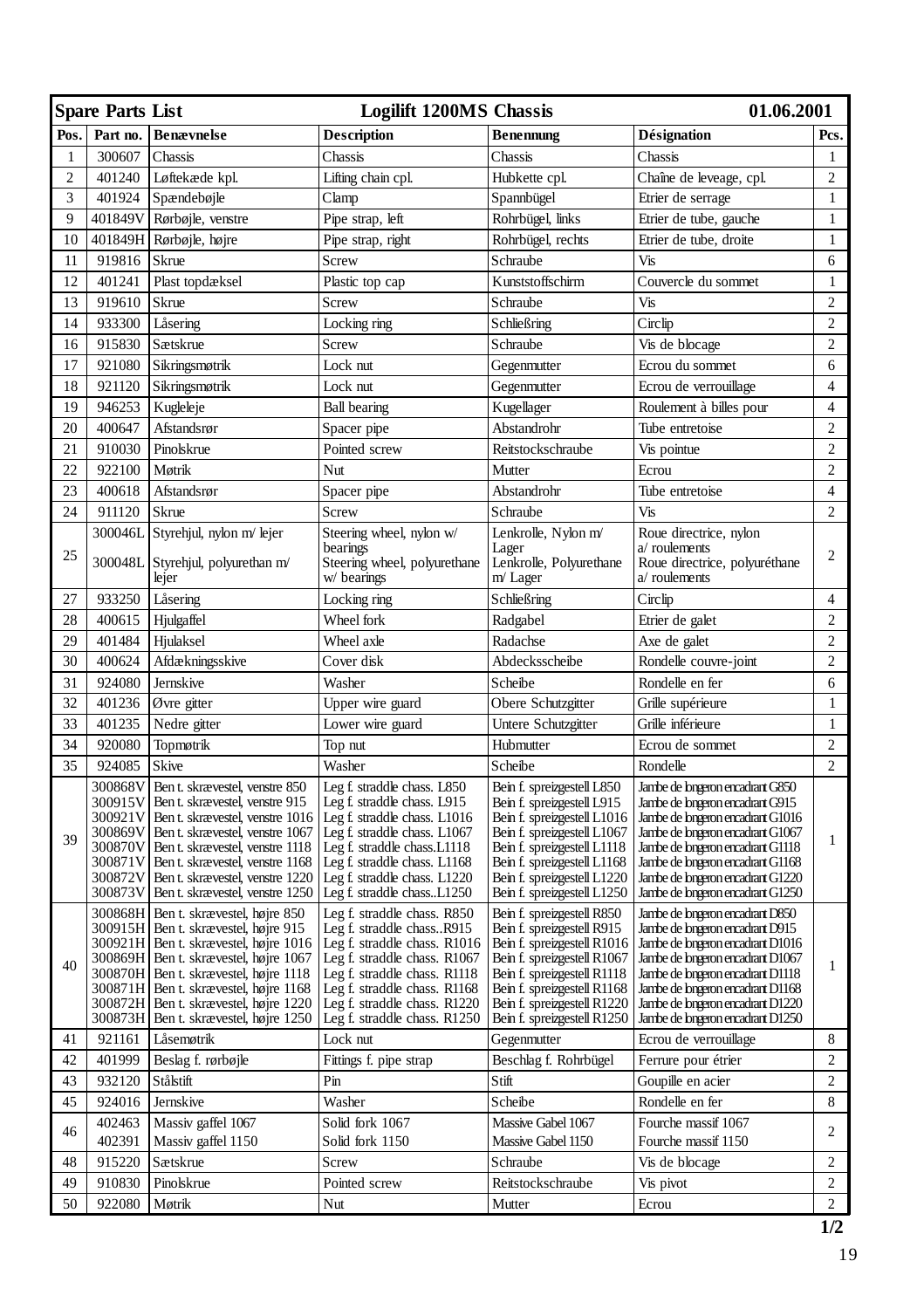## LL 1200MS Chassis



 $2/2$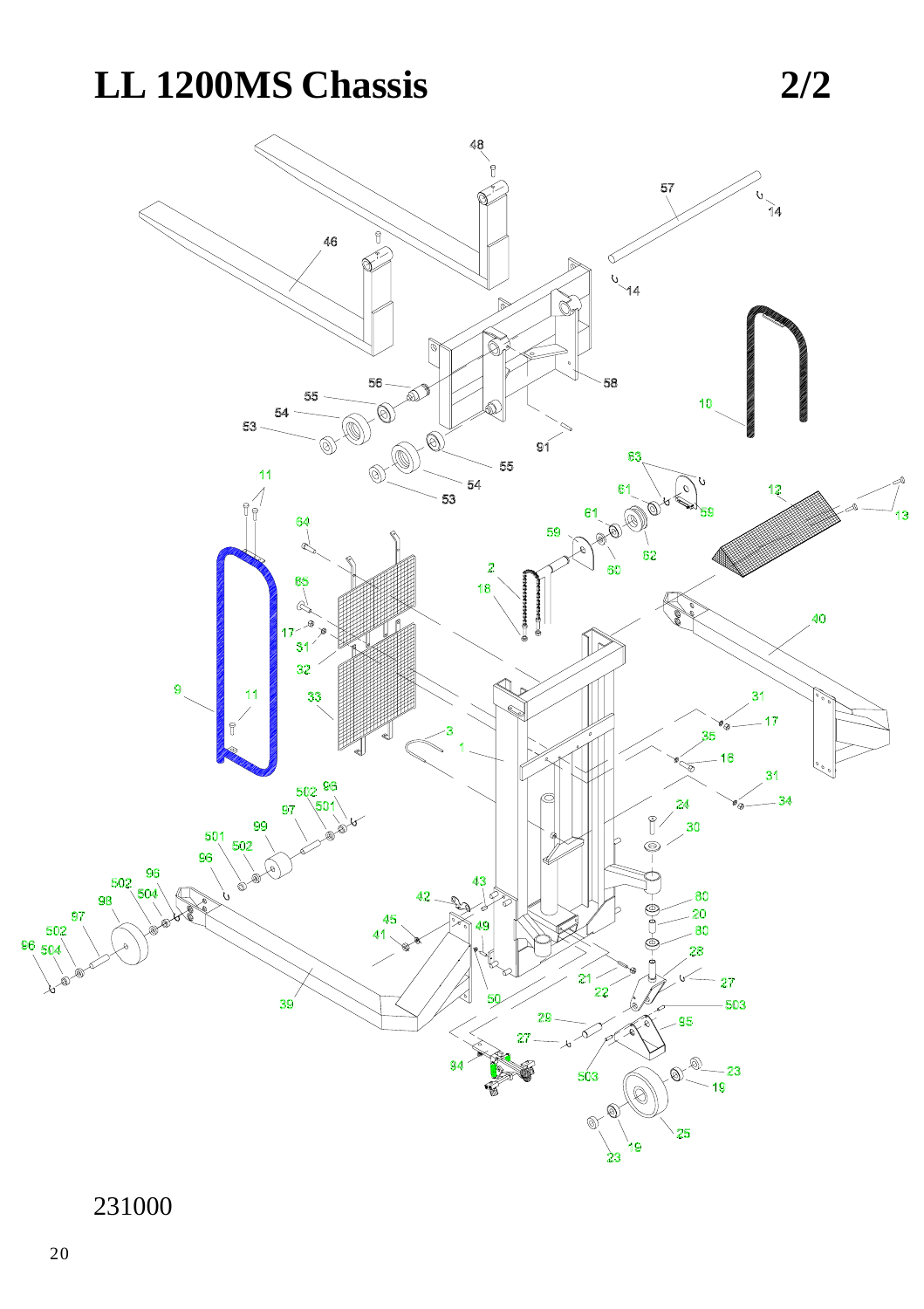|      | <b>Spare Parts List</b>    |                                                                                                                           | <b>Logilift 1200MS Chassis</b>                                                                                         |                                                                                                                     | 01.06.2001                                                                                                                                |                |
|------|----------------------------|---------------------------------------------------------------------------------------------------------------------------|------------------------------------------------------------------------------------------------------------------------|---------------------------------------------------------------------------------------------------------------------|-------------------------------------------------------------------------------------------------------------------------------------------|----------------|
|      | - Continued                |                                                                                                                           |                                                                                                                        |                                                                                                                     |                                                                                                                                           |                |
| Pos. | Part no.                   | <b>Benævnelse</b>                                                                                                         | Description                                                                                                            | <b>Benennung</b>                                                                                                    | Désignation                                                                                                                               | Pcs.           |
| 53   | 400173                     | Nylonrulle                                                                                                                | Nylon roll                                                                                                             | Nylonrolle                                                                                                          | Rouleau en nylon                                                                                                                          | $\overline{4}$ |
| 54   | 401936                     | Mastrulle                                                                                                                 | Mast roll                                                                                                              | Mastrolle                                                                                                           | Rouleau de mât                                                                                                                            | $\overline{4}$ |
| 55   | 946273                     | Kugleleje                                                                                                                 | <b>Ball bearing</b>                                                                                                    | Kugellager                                                                                                          | Roulement à billes                                                                                                                        | $\overline{4}$ |
| 56   | 402826                     | Excentrisk rulle                                                                                                          | Eccentric pin                                                                                                          | Exzentrischer Zapfen                                                                                                | Goupille excentrique                                                                                                                      | $\sqrt{2}$     |
| 57   | 401331                     | Forskydningsaksel                                                                                                         | Shear axle                                                                                                             | Verschiebungsachse                                                                                                  | Axe de décalage                                                                                                                           | $\mathbf{1}$   |
| 58   | 402857                     | Gaffelkonsol, f. variable<br>gafler                                                                                       | Bracket f. adjustable forks                                                                                            | Träger f. justierbare Gabel                                                                                         | Console de fourche pour<br>fourches variables                                                                                             | $\mathbf{1}$   |
| 59   | 402263                     | Beskyttelses skærm                                                                                                        | Cover f. chain roller                                                                                                  | Schirm f. Kettenrolle                                                                                               | Ecran protecteur                                                                                                                          | $\overline{4}$ |
| 60   | 926250                     | Stålskive                                                                                                                 | Washer                                                                                                                 | Scheibe                                                                                                             | Rondelle                                                                                                                                  | $\overline{c}$ |
| 61   | 946053                     | Kugleleje                                                                                                                 | <b>Ball</b> bearing                                                                                                    | Kugellager                                                                                                          | Roulement à billes                                                                                                                        | 8              |
| 62   | 402325                     | Kæderulle                                                                                                                 | Chain roll                                                                                                             | Kettenrolle                                                                                                         | Rouleau de chaîne                                                                                                                         | $\overline{2}$ |
| 63   | 933250                     | Låsering                                                                                                                  | Locking ring                                                                                                           | Schließring                                                                                                         | Circlip                                                                                                                                   | $\overline{4}$ |
| 64   | 919610                     | Skrue                                                                                                                     | Screw                                                                                                                  | Schraube                                                                                                            | Vis                                                                                                                                       | $\overline{2}$ |
| 65   | 911825                     | Skrue                                                                                                                     | Screw                                                                                                                  | Schraube                                                                                                            | Vis                                                                                                                                       | $\overline{c}$ |
| 80   | 946253                     | Kugleleje                                                                                                                 | <b>Ball</b> bearing                                                                                                    | Kugellager                                                                                                          | Roulement à billes                                                                                                                        | $\overline{4}$ |
| 91   | 910012                     | Pinolskrue                                                                                                                | Pointed screw                                                                                                          | Reitstockschraube                                                                                                   | Vis pivot                                                                                                                                 | $\overline{4}$ |
| 94   | 160030                     | <b>Bremse</b>                                                                                                             | <b>Brake</b>                                                                                                           | <b>Bremse</b>                                                                                                       | Frein                                                                                                                                     | $\mathbf{1}$   |
| 95   | 401483                     | Fodbeskytter                                                                                                              | Foot protector                                                                                                         | Fußschutz                                                                                                           | Protection du pied                                                                                                                        | $\mathbf{1}$   |
| 96   | 933200                     | Låsering                                                                                                                  | Locking ring                                                                                                           | Schließring                                                                                                         | Circlip                                                                                                                                   | $\overline{4}$ |
| 97   | 402846                     | Hjulaksel f/ skræveben                                                                                                    | Wheel axle                                                                                                             | Radachse                                                                                                            | Axe de galet                                                                                                                              | $\overline{c}$ |
|      |                            | 400713L Styrehjul, nylon m/lejer<br>401578L Styrehjul, poly. m/lejer                                                      | Steering wheel, nylon<br>w/bearings<br>Steering wheel, poly.                                                           | Lenkrolle, Nylon m/Lager<br>Lenkrolle, Polyurethan                                                                  | Roue directrice, nylon<br>a/roulements<br>Roue directrice, poly.                                                                          |                |
| 98   |                            | 400757L Styrehjul, vulkollan m/lejer                                                                                      | w/bearings<br>Steering wheel, vulkollan<br>w/bearings                                                                  | m/Lager<br>Lenkrolle, Vulkollan<br>m/Lager                                                                          | a/roulements<br>Roue directrice, vulkollan<br>a/roulements                                                                                | $\overline{c}$ |
|      | 401096                     | Styrehjul, stål                                                                                                           | Steering wheel, steel                                                                                                  | Lenkrolle, Stahl                                                                                                    | Roue directrice, acier                                                                                                                    |                |
|      | 402502L                    | Gaffelhjul, nylon m/lejer                                                                                                 | Fork wheel, nylon<br>w/bearings                                                                                        | Gabelrolle, Nylon m/Lager                                                                                           | Galet de fourche, nylon<br>a/roulements                                                                                                   |                |
| 99   | 402504L                    | 402503L Gaffelhjul, vulkollan m/lejer<br>Gaffelhjul, polyurethan<br>m/lejer                                               | Fork wheel, vulkollan<br>w/bearings<br>Fork wheel, polyurethane                                                        | Gabelrolle, Vulkollan<br>m/Lager<br>Gabelrolle, Polyurethan                                                         | Galet de fourche, vulkollan<br>a/roulements<br>Galet de fourche, poly.<br>a/roulements                                                    | $\overline{c}$ |
|      | 402505                     | Gaffelhjul, stål                                                                                                          | w/bearings<br>Fork wheel, steel                                                                                        | m/Lager<br>Gabelrolle, Stahl                                                                                        | Galet de fourche, acier                                                                                                                   |                |
| 501  | 400159                     | Afstandsrør                                                                                                               | Spacer pipe                                                                                                            | Abstandrohr                                                                                                         | Tube entretoise                                                                                                                           | $\overline{4}$ |
| 502  | 946243                     | Kugleleje                                                                                                                 | <b>Ball bearing</b>                                                                                                    | Kugellager                                                                                                          | Roulement à bille                                                                                                                         | $\overline{4}$ |
| 503  | 919811                     | Skrue                                                                                                                     | Screw                                                                                                                  | Schraube                                                                                                            | Vis                                                                                                                                       | $\overline{4}$ |
| 504  | 402868<br>402869<br>402870 | Afstandsrør f. polyurethan<br>styrehul<br>Afstandsrør f. nylon og<br>vulkollan styrehjul<br>Afstandsrør f. stål styrehjul | Spacer pipe f. poly.<br>steering wheel<br>Spacer pipe f. nylon and<br>vulkollan steering wheel<br>Spacer pipe f. steel | Abstandrohr f.<br>Polyurethane Lenkrolle<br>Abstandrohr f. Nylon und<br>Vulkollan Lenkrolle<br>Abstandrohr f. Stahl | Tube entretoise p.<br>polyuréthan roue directrice<br>Tube entretoise p. nylon et<br>vulkollan roue directrice<br>Tube entretoise p. acier | $\overline{4}$ |
|      |                            |                                                                                                                           | steering wheel                                                                                                         | Lenkrolle                                                                                                           | roue directrice                                                                                                                           |                |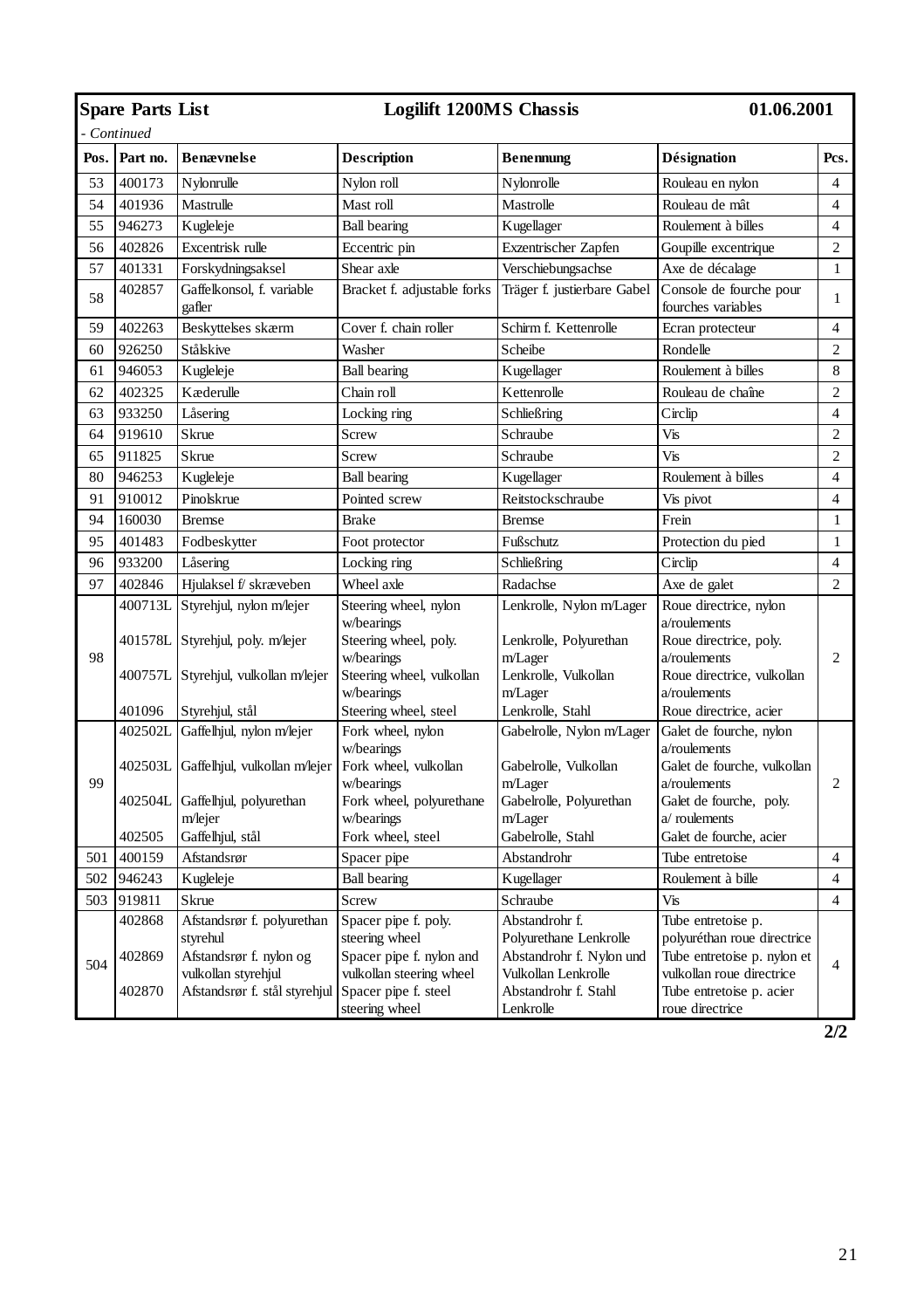## **LL 1200M/LL 1200MS - The hydraulic part 1/2**

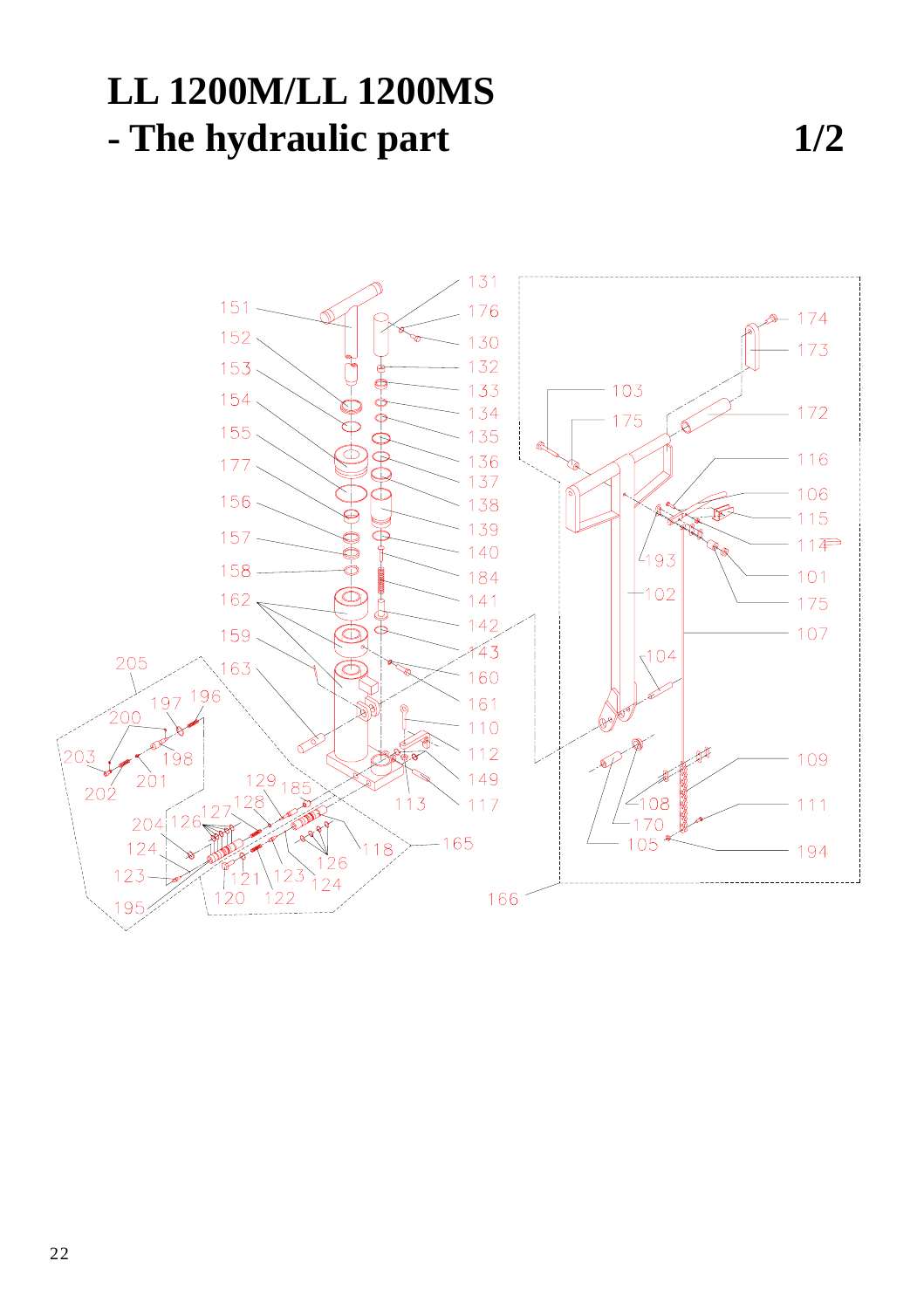| <b>Spare Parts List</b> |             |                   | Logilift M/MS - The Hydraulic Part |                    | 25.08.00                   |                |
|-------------------------|-------------|-------------------|------------------------------------|--------------------|----------------------------|----------------|
| Pos.                    | Part no.    | <b>Benævnelse</b> | <b>Description</b>                 | Benennung          | <b>Désignation</b>         | Pcs.           |
| 101                     | 921060      | Sikringsmøtrik    | Lock nut                           | Gegenmutter        | Ecrou de verrouillage      | 1              |
| 102                     | 200039      | Håndtag           | Handle                             | Deichsel           | Timon                      | 1              |
| 103                     | 915635      | Stålbolt          | Screw                              | Schraube           | Vis                        | $\mathbf{1}$   |
|                         | 104 931270  | Rørstift          | Tubular pin                        | Spannhülse         | Goupille cylindrique       | $\mathbf{1}$   |
| 105                     | 400116      | Rulle             | Roller                             | Rolle              | Rouleau                    | $\mathbf{1}$   |
| 106                     | 400117      | Udløserhåndtag    | Release lever                      | Auslösehandgriff   | Manette de                 | $\mathbf{1}$   |
|                         |             |                   |                                    |                    | décompression              |                |
| 107                     | 400499      | Udløserstang kpl. | Release rod cpl.                   | Auslösestange kpl. | Tige de décompression cpl. | $\mathbf{1}$   |
| 108                     | 951001      | Kædesamler        | Chain connector                    | Kettensammler      | Chaînon d'assemblage       | $\mathbf{1}$   |
| 109                     | 951002      | Kæde              | Chain                              | Kette              | Chaîne                     | $\mathbf{1}$   |
| 110                     | 919540      | Øjeskrue          | Eye bolt                           | Augenschraube      | Vis à oeillet              | $\mathbf{1}$   |
| 111                     | 912412      | Skrue             | Screw                              | Schraube           | Vis                        | $\mathbf{1}$   |
| 112                     | 400122      | Udløserarm kpl.   | Release arm cpl.                   | Auslösearm kpl.    | Levier de décompression    | $\mathbf{1}$   |
| 113                     | 921050      | Sikringsmøtrik    | Lock nut                           | Gegenmutter        | Ecrou de verrouillage      | $\mathbf{1}$   |
| 114                     | 921050      | Sikringsmøtrik    | Lock nut                           | Gegenmutter        | Ecrou de verrouillage      | 1              |
| 115                     | 400118      | Udløserpal        | Release pawl                       | Auslöseklinke      | Cliquet de décompression   | $\mathbf{1}$   |
| 116                     | 915522      | Sætskrue          | Screw                              | Schraube           | Vis                        | $\mathbf{1}$   |
| 117                     | 931136      | Rørstift          | Tubular pin                        | Spannhülse         | Goupille cylindrique       | $\mathbf{1}$   |
| 118                     | 400660      | Ventilindsats     | Valve insert                       | Kassettenventil    | Corps de soupape           | $\mathbf{1}$   |
| 120                     | 915112      | Sætskrue          | Screw                              | Schraube           | Vis                        | $\mathbf{1}$   |
| 121                     | 905100*     | Tætningsring      | Gasket ring                        | Dichtungsring      | Anneau d'étanchéité        | $\mathbf{1}$   |
| 122                     | 958080      | Trykfjeder        | Spring                             | Feder              | Ressort                    | $\mathbf{1}$   |
| 123                     | 400103      | Udløserkegle      | Release cone                       | Auslösekegel       | Cône de décompression      | $\overline{c}$ |
| 124                     | 941005      | Stålkugle         | Steel ball                         | Stahlkugel         | Bille d'acier              | $\overline{2}$ |
|                         | 126 900110* | $0$ -ring         | 0-ring                             | $0$ -Ring          | Joint torique              | 9              |
| 127                     | 958081      | Trykfjeder        | Spring                             | Feder              | Ressort                    | $\mathbf{1}$   |
| 128                     | 900050*     | $0$ -ring         | $0$ -ring                          | $0 -$ Ring         | Joint torique              | $\mathbf{1}$   |
| 129                     | 400107      | Udløsertap        | Release indicator                  | Druckstift         | Pointeau de décompression  | $\mathbf{1}$   |
| 130                     | 916310      | Skrue             | Screw                              | Schraube           | Vis                        | $\mathbf{1}$   |
| 131                     | 400655      | Pumpestempel      | Pump piston                        | Pumpenkolben       | Piston de pompe            | 1              |
| 132                     | 400676*     | Føringsbånd       | Guide ring                         | Führungsring       | Bague de guidage           | 1              |
| 133                     | 901203*     | U-manchet         | Sleeve                             | Manschette         | Manchette                  | $\mathbf{1}$   |
| 134                     | 400667      | Manchetskive      | Sleeve washer                      | Manschettescheibe  | Rondelle d'manchette       | $\mathbf{1}$   |
| 135                     | 934300      | Låsering          | Locking ring                       | Schließring        | Circlip                    | $\mathbf{1}$   |
|                         | 136 908350* | Skrabering        | Scraper ring                       | Abstreifring       | Segment racleur            | $\mathbf{1}$   |
| 137                     | 900350*     | $O$ -ring         | $0$ -ring                          | $O-Ring$           | Joint torique              | $\mathbf{1}$   |
| 138                     | 901351*     | U-manchet         | Sleeve                             | Manschette         | Manchette                  | 1              |
| 139                     | 400659      | Pumpecylinder     | Pump cylinder                      | Pumpenzylinder     | Cylindre de pompe          | $\mathbf{1}$   |
| 140                     | 900410*     | $0$ -ring         | 0-ring                             | $0 -$ Ring         | Joint torique              | $\mathbf{1}$   |
| 141                     | 958141      | Trykfjeder        | Spring                             | Feder              | Ressort                    | $\mathbf{1}$   |
| 142                     | 400657      | Højtryksstempel   | High pressure piston               | Hochdruckkolben    | Piston haute pression      | 1              |
| 143                     | 900190*     | $0$ -ring         | $0$ -ring                          | $0 -$ Ring         | Joint torique              | 1              |
| 149                     | 933160      | Låsering          | Locking ring                       | Schließring        | Circlip                    | $\overline{c}$ |
| 151                     | 402326      | Stempelstang      | Piston rod                         | Kolbenstange       | Bielle de piston           | $\mathbf{1}$   |
| 152                     | 908300*     | Skrabering        | Scraper ring                       | Abstreifring       | Segment racleur            | $\mathbf{1}$   |
| 153                     | 900300*     | $0$ -ring         | $0$ -ring                          | $0$ -Ring          | Joint torique              | $\mathbf{1}$   |
| 154                     | 400487      | Topstykke         | Top section                        | Zylinderkopf       | Culasse                    | $\mathbf{1}$   |
|                         | 155 900670* | $0$ -ring         | $0$ -ring                          | $0$ -Ring          | Joint torique              | $\mathbf{1}$   |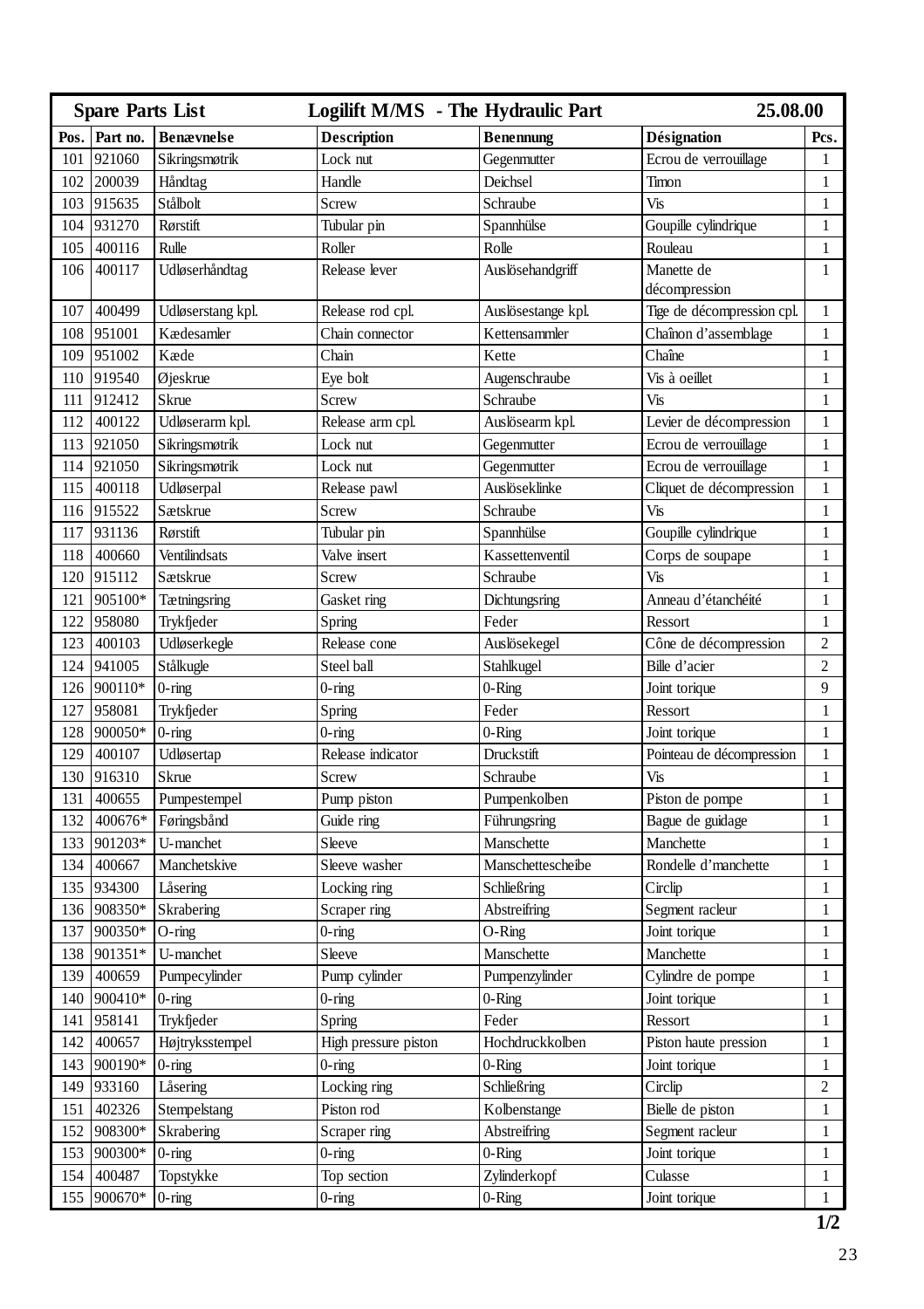## **LL 1200M/LL 1200MS - The hydraulic part 2/2**